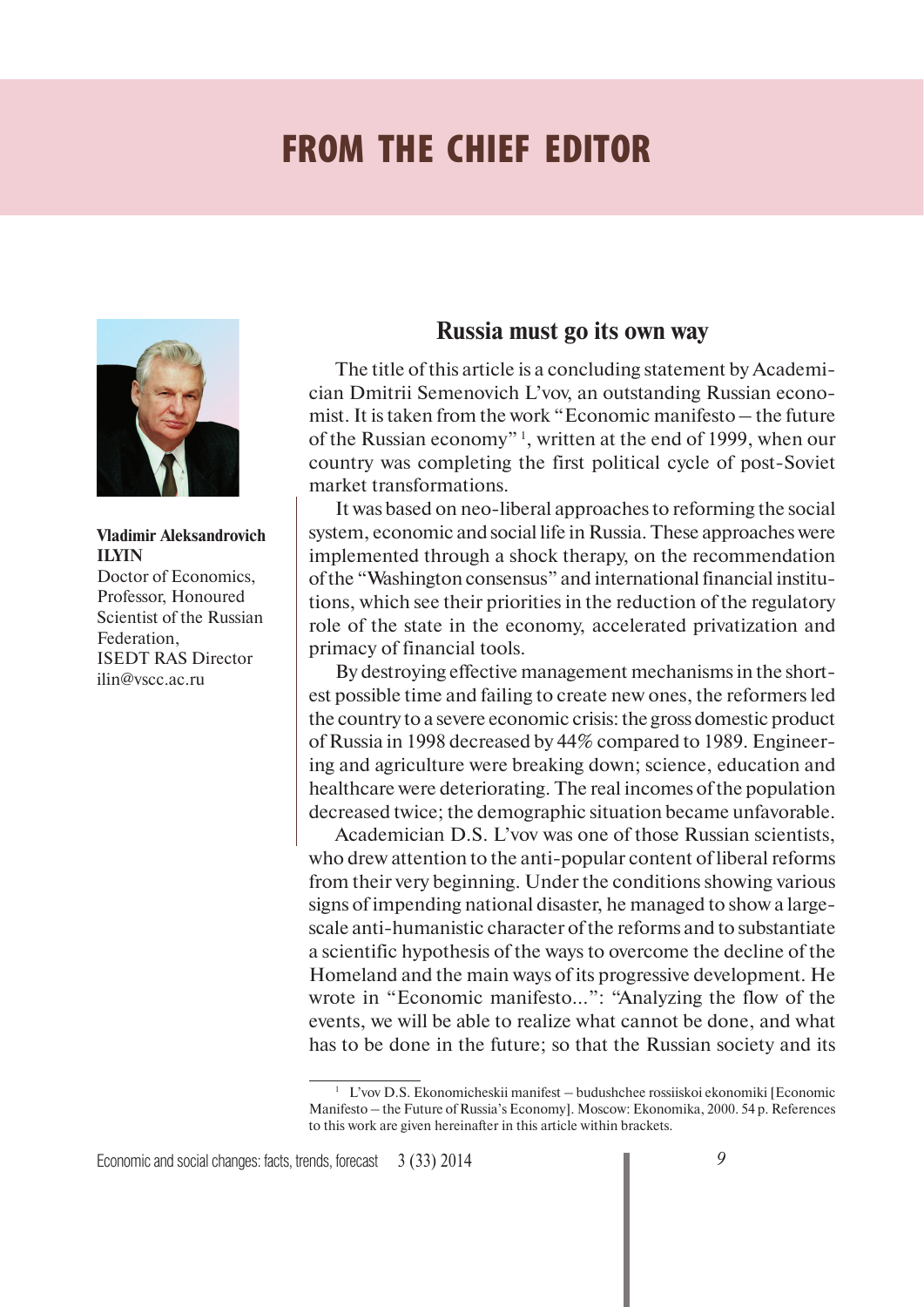

*Dmitrii Semenovich L'vov mitrii Semenovich (February (February 2, 1930 – July 6, 2007) – RAS Academician. , 1930 – July 6, 2007) – RAS Academician. He worked at the Institute of Economics of e worked at the Institute of Economics of the Academy of Sciences of the USSR he Academy of Sciences of the USSR (1966–1972), Central Economics and 1966–1972), Central Economics and Mathematics Institute of the Russian athematics Institute of the Russian Academy of Sciences (since 1972, since cademy of Sciences (since 1972, since 1991 – Deputy Director). In 2003–2007 he was Head of the Economics Section at the as Head of the Economics Section at the Social Sciences Department of RAS. The ocial Sciences Department of RAS. The main spheres of research of D.S. L'vov are connected with the study of socio-economic onnectedwith the study of socio-economic development and economic growth issues. evelopment and economic growth issues. Dmitry Semenovich contributed a lot to mitry Semenovich contributed a lotto the establishment and development of he establishment and development of academic science in the Vologda Oblast. He cademic science in theVologda Oblast. He made a significant contribution to the ade a significant contribution to the training of scientists at ISEDT RAS raining of scientists at ISEDT RAS and the creation of its material and nd the creation of its material and technnological base. He was Chairman of echnnological base. He was Chairman of the Organizational Committee of research- he Organizational Committee ofresearchto-practice conferences "Strategy and o-practice conferences "Strategy and tactics of implementation of economic actics of implementation of economic reforms" that took place in Vologda. eforms" that took place in*

economy would begin to recover, and would, finally, find a firm basis for their revival" (P. 3).

Unfortunately, socio-economic policy carried out in Russia is still based on the neo-liberal approach adopted in the first political cycle. Some adjustments were

introduced in this approach during the second, third, fourth and one third of the fifth political cycles (2000–2014); however, they did not lead to the creation of an economy, the effectiveness of which can be matched with that in developed and developing countries. Furthermore, the gap between Russia's economy and that in other countries increased in many respects. The country managed to restore its GDP to the level of 1990 only in 2012; and that was achieved at the expense of the services sector, while industry and agriculture still did not recover. The pace of economic development in recent years has been falling (GDP growth in 2011 was 4.3%, in 2012 – 3.4% and in  $2013 - 1.3\%$ ). Russia's backwardness in science and technology development and in labor productivity is becoming more pronounced.

And in this regard, at this stage of the country's development, we think it would be very useful to consider Academician D.S. L'vov's vision of opportunities "that will help Russia to rise from its knees, and once again take a worthy place among the leading countries of the world" that he dwell upon in "Economic manifesto..." (p. 21), to assess the implementation of these possibilities in the last years of market transformations.

In "Economic manifesto..." D.S. L'vov attaches special importance to the disclosure of the essence and content of the doctrine, which is the basis for his vision of the future of Russian development.

He provides a concise description of the history of the capitalist society. Capitalism, as the Academician underlines, has liberated an individual, has relieved people from the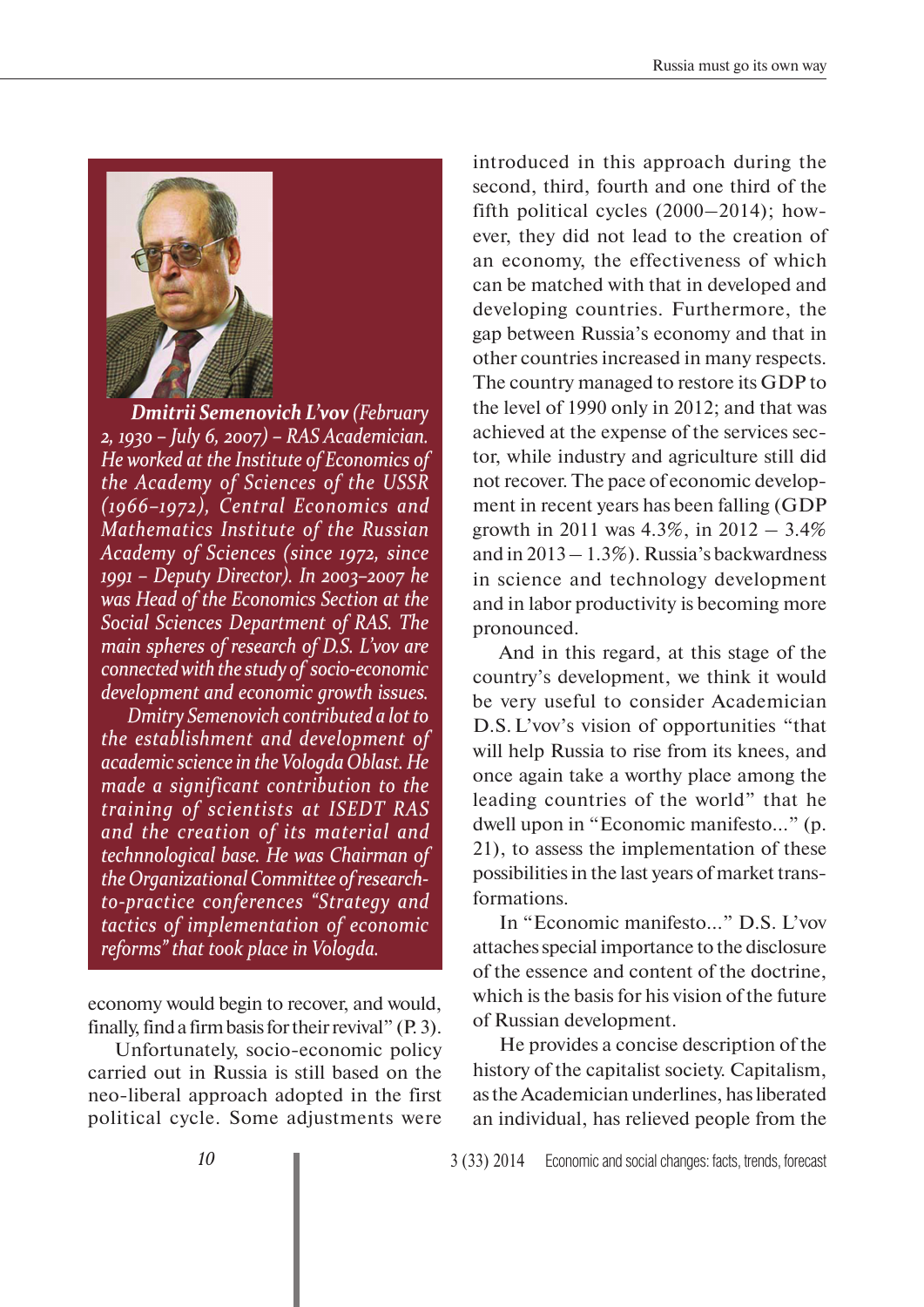*"Neo-liberal slogans and political Neo-liberal slogans and political appeals to build capitalism on the ruins of ppeals to build capitalism on the ruins of the socialist system could not stir the energy he socialist system could not stirthe energy of the masses, direct it from destruction to f the masses, direct it from destruction to creativity. People's conscience was deaf to reativity. People's conscience was deaf to the call. And even then, in the first years he call. And even then, in the first years of perestroika, in the frenzy of a pseudo- f perestroika, in the frenzy of a pseudomarket euphoria one could see clear signs arket euphoria one could see clear signs of social fatigue and disappointment f social fatigue and disappointment of the society in the reform. A moral f the society in the reform. A moral component, which the reformers tried omponent, which the reformers tried hard to conceal, started to show itself ard to conceal, started to show itself more clearly...Unfortunately, the ruling elite failed to understand the fundamental lite failed to understand the fundamental thesis – every authority does not have and hesis – every authority does not have and will never have the secret of building a fair ill never have the secret of building a fair society on other bases than the beginnings ociety on other bases than the beginnings of spiritual and moral revival" (p. 8-9). f spiritual and moral revival" (p.*

bondage of traditional relations, customs and beliefs, and has endowed people with a freedom of choice in the application of their work and distribution of their income. But man became a hostage of the industrial system of his own creation, of huge monsters of modern authorities and the media. Capitalism has not eliminated the reasons for a sharp stratification of society into rich and poor; it has not created conditions for revealing the spiritual potential of a person. The idea of individual freedom for creativity, production and spiritual elevation is reduced by the capitalist system to the idea of individual enrichment and even direct acquisitiveness. The capitalist world is plagued by contradictions more and more; it facilitates social conflicts, regional clashes and local wars (p. 11).

According to unbiased experts, Russia is currently dominated by the worst stage of capitalism - oligarchic capitalism<sup>2</sup>. Under the influence of foreign capital, which under the guise of "free competition" has made every effort to destroy Russia as its strategic competitor, post-Soviet capitalism has degenerated into a kind of comprador capitalism characterized by the growth of economic currency dependence, enrichment of the oligarchic minority and impoverishment of the working majority, the sliding down to a society of injustice and poverty.

Currently , the ratio of the income of the richest 10% to the poorest 10%, which reflects economic inequality in the country (decile ratio), is 16 in Russia, while it is from 4 to 6 in EU countries, Southeast Asia and Japan; the critical threshold value is 8–10. The richest decile group in Russia has 31.9% of the resources of all households, while the poorest has 2.6%. In Russia, according to the tax reporting (as of July 31, 2013), there are 100 thousand dollar millionaires and more than 100 billionaires, who made a fortune mainly in trade, financial and other services<sup>3</sup>. Why are the interests of individuals more important than the interests of the country with the population of 140 million? What will young people seek in such a society?

Criticizing the weakness of modern capitalism, D.S. L'vov proves why the socialist System created in the has been USSR collapsed. The Academician states that it had

<sup>&</sup>lt;sup>2</sup> In this regard see the arguments presented by S.S. Gubanov in the article "Neo-industrialization of Russia and the poverty of its sabotage critics" published in the current issue of our Journal.

<sup>3</sup> Rossii nuzhna drugaya model' razvitiya: sb. trudov "Shkoly upravlyaemoi ekonomiki" [Russia Needs a Different Model of Development: Proceedings of the "School of Controlled Economy"], no.1. Ed. by P.P. Lobzunov. Moscow: LENAND, 2014. Pp. 9293.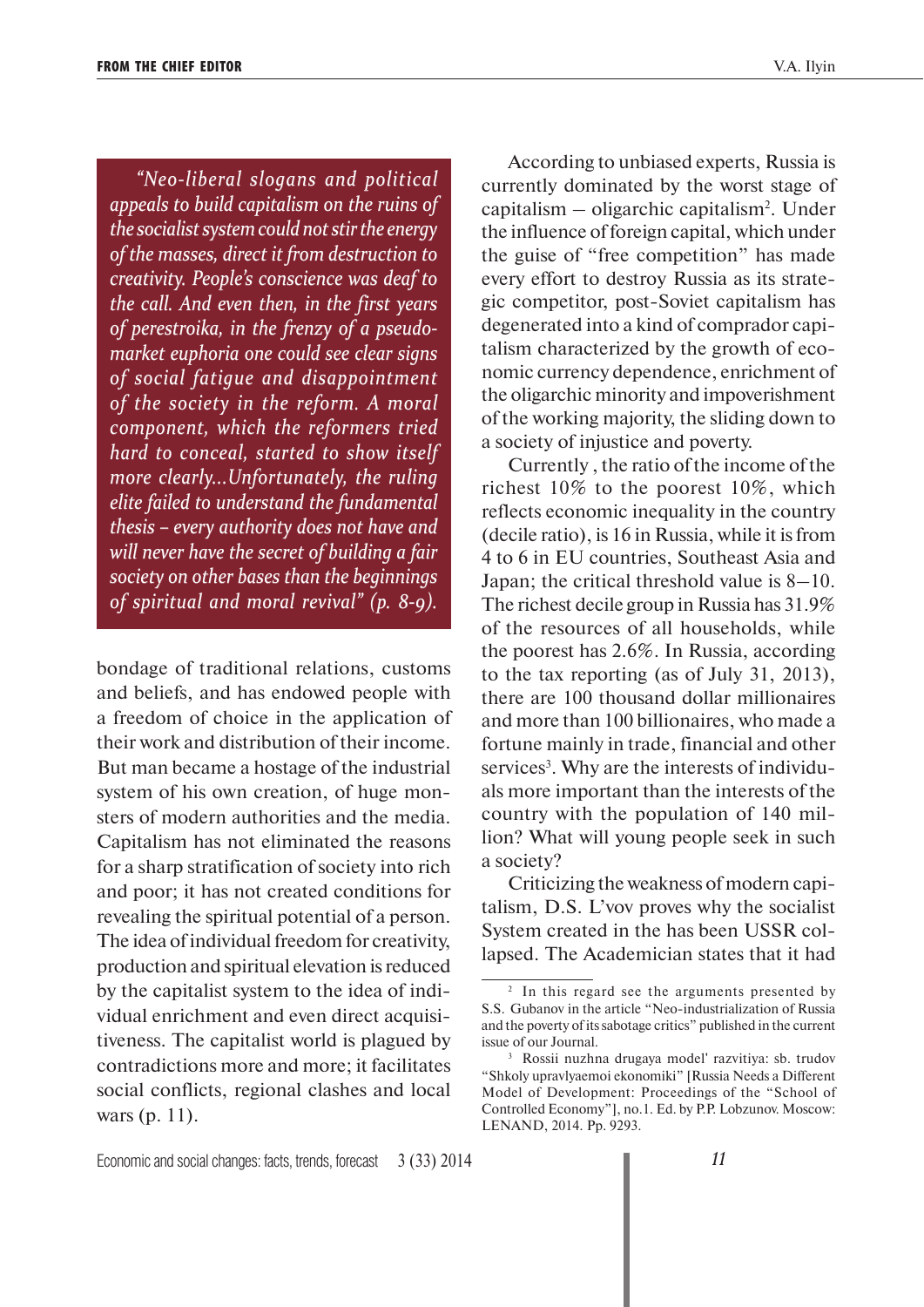nothing to offer but a collective austerity and the preservation of commanding heights for those few in power (p. 8).

The author of "Economic manifesto..." concludes: "The road that leads Russia to the future, has no return to the socialist System. But it will not cross the path, where it can be absorbed by the capitalist System. In the global conflict between the System and the life World of man Russia should stand on the side of the latter" (p. 12). The spirit of Western European ideology enshrined in Protestant ethics – individual chosenness to salvation – is not compatible with the spiritual heritage of our people, its desire to resolve core issues together, collectively (p. 7).

In this regard, an extremely important fact is that the idea of development based on Russian identity is currently gaining official recognition. It was publicily announced by Russia's President V.V. Putin<sup>4</sup>.

This idea was clearly manifested in the fact that the majority of Russia's population had supported the accession of the Crimea to Russia, and rejected the nationalist actions of the current Ukrainian authorities toward the Russian-speaking population in its South-Eastern territories.

Relying on his conceptual doctrine, Academician D.S. L'vov has outlined the main provisions that must be implemented for the future of Russia.

Has the Russian authorities made any progress in the implementation of these provisions?

Professor R.S. Dzarasov in his article published in the Herald of the Russian Academy of Sciences gives a most objective

analysis of the solution to this issue on the example of the modern condition of science-and-technology and educational potential<sup>5</sup>.

He writes: "In recent years the Russian authorities began implementing a whole range of reforms that challenge not only the future modernization, but also the preservation of educational and scientific level inherited from the Soviet period. An important position among the reforms is occupied by the reform of school education, in particular, the introduction of the Unified State Examination, reduction in the number of universities and sharp reduction in teaching staff. These reforms caused a profoundly

*"...We need to focus, first, on the ...We need to focus, first, on the intensive formation of the basic layer of the ntensive formation of the basic layer of the nation. This is the layer for which creativity ation. This is the layerfor which creativity and creation are the prime norm of life, nd creation are the prime norm of life, and not only and not so much a means of nd not only and not so much a means of existence. In the true sense of the word – xistence. In the true sense of the word – these are the masters, who create scientific hese are the masters, who create scientific school, transmit knowledge, training people chool,transmit knowledge,training people for new jobs; they are manufacturers of rare products, who support and restore people's roducts, who support and restore people's health; they are keepers of spiritual and cultural values; they are workers, able to ultural values; they are workers, able to create and build and not only to distribute reate and build and not only to distribute what was already accumulated...The whole hat was already accumulated...The whole experience of the post-war development xperience of the post-war development confirms that the role of leaders in the onfirms that the role of leaders in the socio-economic competition was always ocio-economic competition was always claimed by countries with the highest levels laimed by countries with the highestlevels of education, science, health and culture f education, science, health and culture and, of course, spirituality" (p. 21-22).* 

Putin V.V. Speech at the Meeting of the Valdai International Discussion Club on September 19, 2013. Available at: http//www.kremlin.ru/19243.

<sup>5</sup> Dzarasov R.S. Ekonomika "nasazhdeniya otstalosti" [The Economy of "Cultivation of Backwardness"]. Vestnik Rossiiskoi akademii nauk [Herald of the Russian Academy of Sciences], 2014, vol. 84, no.4.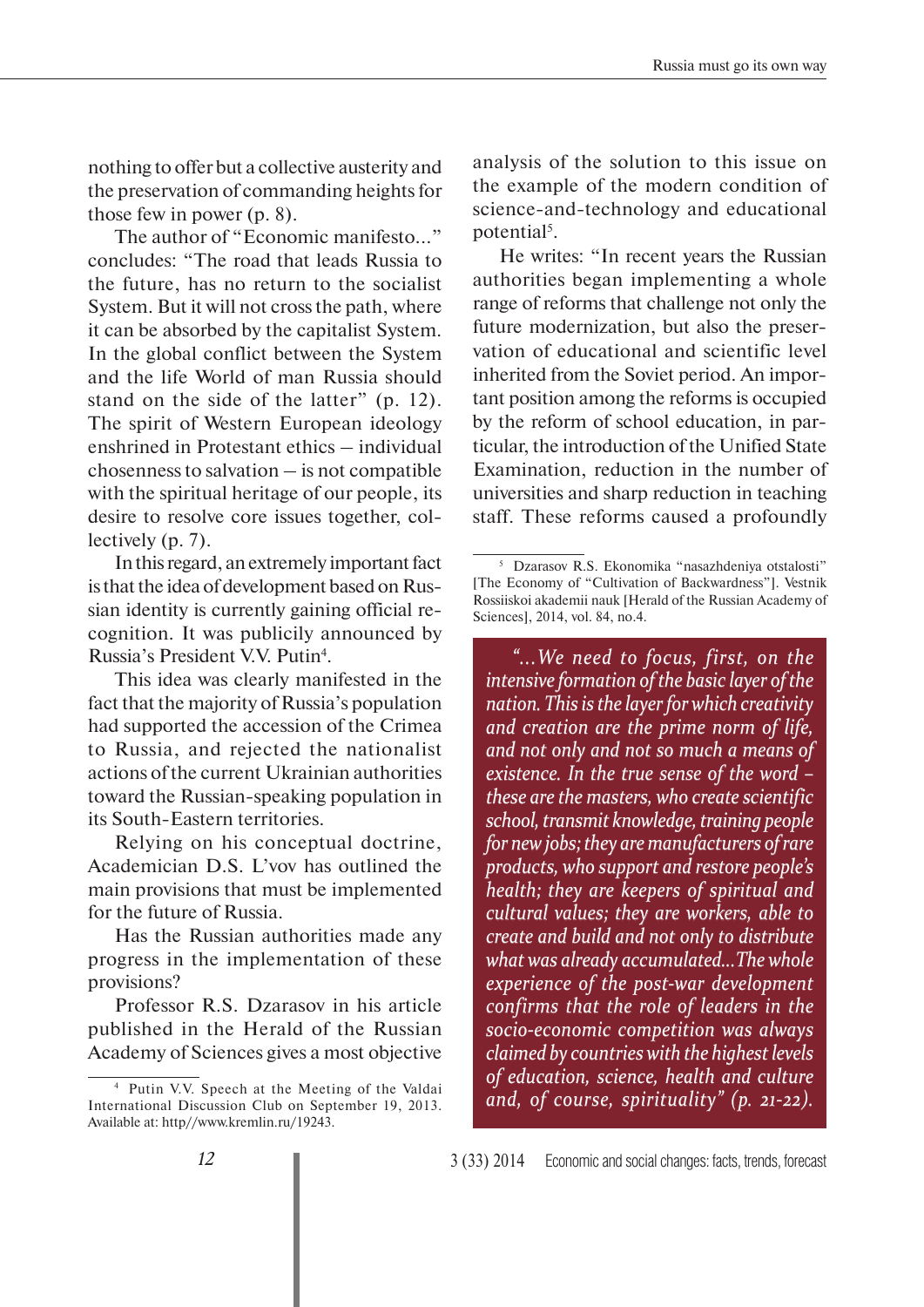negative attitude of the public, but this did not prevent the government from completing the list of its ignominious initiatives with the so-called "reform of the Russian Academy of Sciences".

The draft law elaborated by the RF Ministry of Education and Science became a final step to the collapse of domestic science, initiated by radical market reforms of the early 1990s. In Russia in 1990–2007 the number of personnel engaged in scientific research and development reduced by almost  $60\%$ <sup>6</sup>.

At the same time, the concept of rentseeking behavior of Russian big business motivated by the desire to derive profit from the control over financial flows of the companies is growing stronger. The source of rent is found in the decline of the share of wages of workers and salaries of managers in the production costs, in the reduction of investment, tax evasion, plundering of amortization fund, and misappropriation of loan resources. A comprador character of Russian big business is evident in its offshoring. According to some experts, Russia is the only country where 90% of large business is registered in offshore zones, 80% of transactions for the sale of Russian securities is conducted through these jurisdictions<sup>7</sup>.

D.S. L'vov gives quantitative indicators in price parameters that were in force at the time, when "Economic manifesto..." was written. At present, they are outdated. Nowadays, Russian business has less and less trust in the capacity of the government and exports capital abroad in greater amounts. In 2009 the export of capital from the country

*"...Our priority is the efficiency of using ...Our priority is the efficiency of using natural resource potential of the country atural resource potential of the country and its territory... As calculated per capita, nd its territory... As calculated per capita, Russia's resource potential 2–3-fold exceeds ussia's resource potential 2–3-fold exceeds the resource potential of the USA, 6-fold – he resource potential of the USA, 6-fold – that of Germany, 18–22-fold – that of Japan. hat of Germany, 18–22-fold – that of Japan. Natural deposits in Russia are estimated atural deposits in Russia are estimated at trillions of dollars. The annual revenue t trillions of dollars. The annual revenue from the use of the natural resource rom the use of the natural resource potential is estimated at 60–80 billion otential is estimated at 60–80 billion dollars. It is 3–4 times higher than the ollars. It is 3–4 times higher than the total budgetary resources available to us at otal budgetary resources available to us at present. Unfortunately, the budget receives resent. Unfortunately, the budgetreceives only a small part of this total financial flow. nly a small part ofthis total financial flow. The main part of it falls on shadow turnover he main part of itfalls on shadowturnover and is exported; that is, it is working on nd is exported; that is, it is working on the development of Western economies... he development of Western This is the monstrous mechanism of his is the monstrous mechanism of criminalization of the economy, due to which riminalizationofthe economy,due towhich such a rich country like ours, functions in uch a rich country like ours, functions in such distorted parameters of reality" (p. 30) uch distorted parameters ofreality"(p. 30).*

reached 135 billion U.S. dollars. For the first quarter of 2014 the capital exceeding 60 billion U.S. dollars has already been exported from Russia.

The current liberal-market model used in Russia has a fundamental defect: this model excludes the most effective methods and instruments used by the government in state-managed economies (like Chinese), and in particular such as economic planning and forecasting, organizing, coordination and control. The domestic economy and the state budget became unacceptably dependent on external market factors such as petro-dollars and speculative foreign capital. The private capitalist economic system of the country keeps the intermediate production in isolation from the end production and does not allow the aggregate

<sup>6</sup> In some region of Russia the reduction in the number of people engaged in research and development was significantly larger. For instance, in the Vologda Oblast it decreased from 3.5 thousand to 450 people, i.e. almost in 8 times.

<sup>7</sup> Dzarasov R.S. Op. cit. P. 297.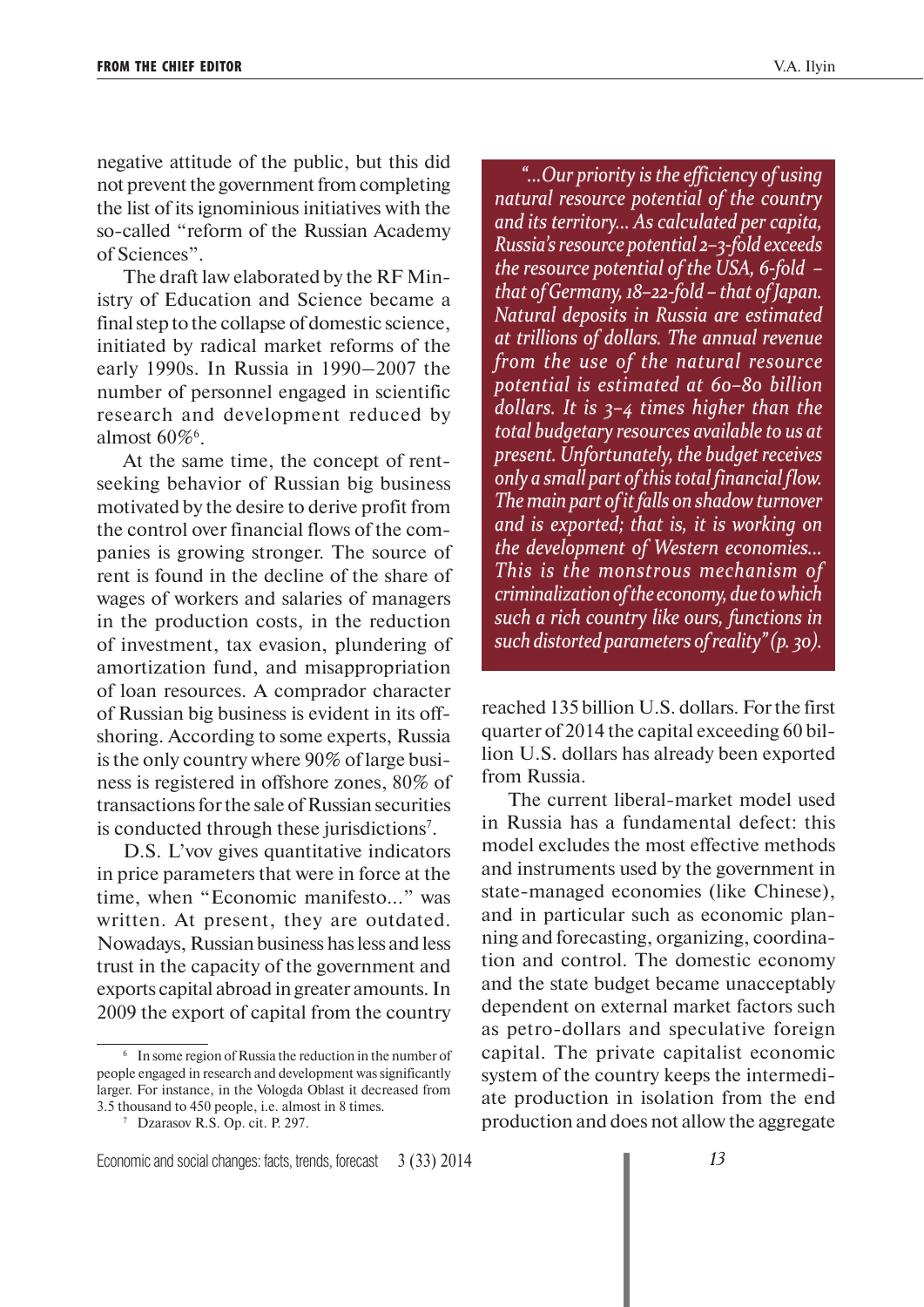*"Russia is a unique geopolitical space. Russia is a unique geopolitical space. Russia occupies the north of the Eurasian continent: it is, first of ontinent: itis, first of all, the necessary and all,the necessary and the shortest connection between the he shortest connection between the countries of the Atlantic-Pacific region: aviation, railway, automobile, sea, fiber viation, railway, automobile, sea, fiber communications. The elaboration of ommunications. The elaboration of alternatives for the development of lternatives for the development of infrastructure in Russia's geographical nfrastructure in Russia's geographical space could become the analogue of pace could become the analogue of the GOELRO plan, which played such he GOELRO plan, which played such an important role in the history of this n important role in the history of this country. Today as never before we need ountry. Today as never before we need this kind of far-reaching plan, based on his kind of far-reaching plan, based on the organization of a huge territory in he organization of a huge territory in the framework of modern Russia" (p. 30).* 

multiplier of value added to be increased cardinally. The structural diversification of the economy is impeded.

However, such focus on the accelerated growth of the Russian economy, highlighted by D.S. L'vov, has not actually been used by the federal government for nearly two decades. Moreover, there was a reduction of labor resources in the vast territories of the Far East. And only recently, the inclusion of this resource into the Common cause has been reconsidered as a possibility. We are talking primarily about the implementation of the Customs Union programs covering Russia, Belarus and Kazakhstan, and the measures for its extension. A major impetus is created by recent strategic agreements between Russia and China, which include not only multibillion-dollar contracts, but also intentions to double trade turnover between these two countries.

The turn of the Russian foreign policy from West to East is an optimistic trend. But in order to enter an equal strategic union, our country should, first of all, change itself.

It should actually embark on the path of innovation development, implement new industrialization, and abandon the raw material bias in the economy. It has not happened so far. If in the 1980s the share of mechanical engineering and metal working production in the USSR in the total amount of export was 35%, and raw materials – 23%, then in modern Russia the situation is the opposite: over 70% falls on raw materials and only about  $5\%$  – on machinery and equipment<sup>8</sup>. In short, the scale of our work aimed at utilization of the benefits, which our Eurasian geographical position gives us, is huge and it requires considerable administration skills.

We must pay tribute to the activities of V.V. Putin, who, during his third presidency is implementing the interests of Russia in the foreign policy and at the same time is seeking to ensure internal political stability. After assuming office in May 2012, the President issued a number of decrees to increase the efficiency of economic and social development in the country. Unfortunately, they have not had a desired impact on the real situation in a number of areas so far. Why is it so? In our opinion, it is because the right guidelines do not correspond to the existing system of public administration.

We are convinced that it is necessary to change the insolvent neoliberal model with the model of controlled mixed economy, but the one which would reflect Russia's own way, that is the one, which Academician D.S. L'vov points out in "Economic manifesto...".

<sup>&</sup>lt;sup>8</sup> Kozhemyakin S. Demonstratsionnyi visit [Demonstration Visit]. Sovetskaya Rossiya [Soviet Russia], 2014, May 24, no.36 (14004), p. 3.